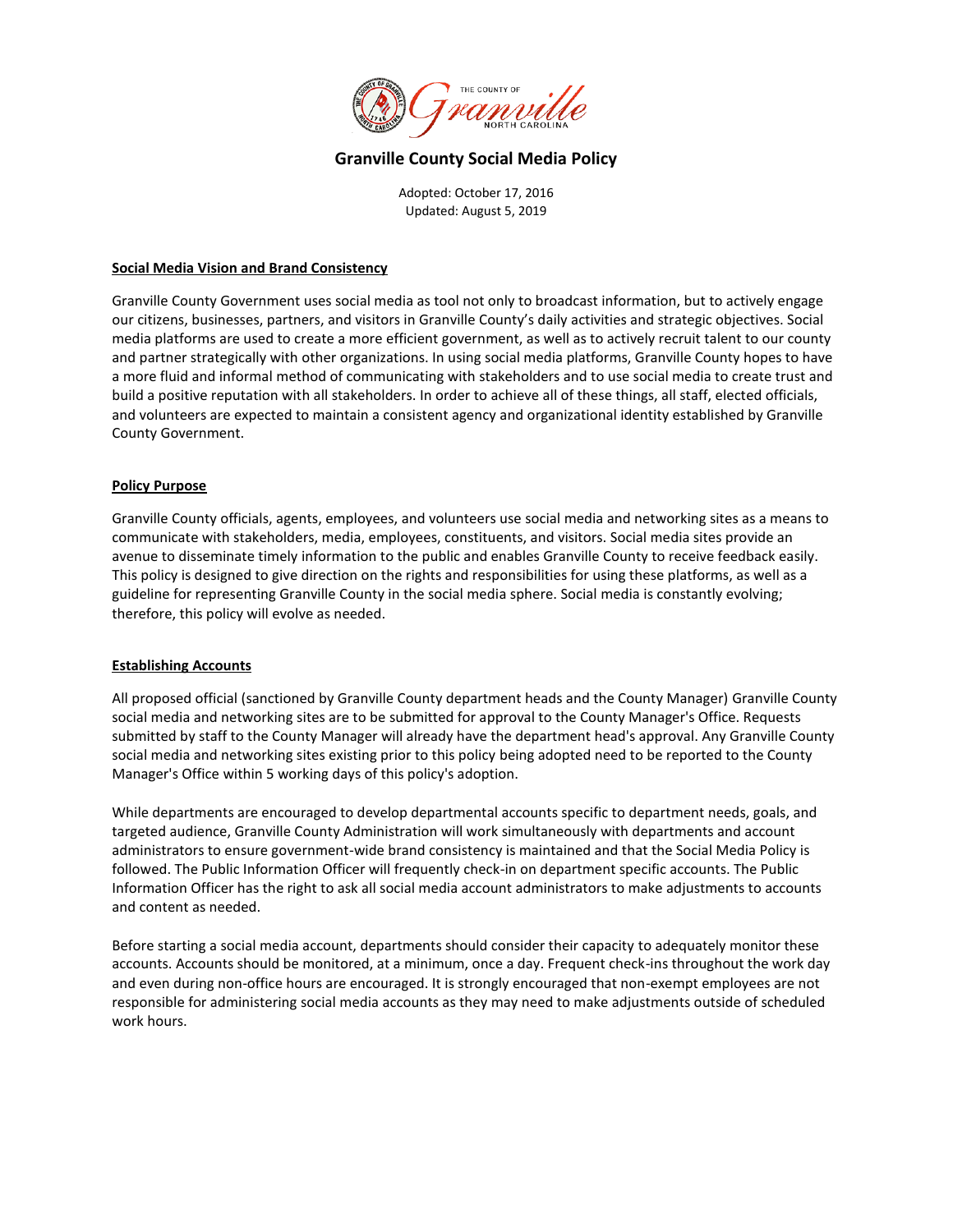### *Administrative Roles*

Department heads will update the Public Information Officer (Granville County Administration) on the names of the staff and/or volunteer administrators for official department social media accounts. Department heads will update the Public Information Officer on any changes in administrative roles for official Granville County social media accounts.

The Public Information Officer will act as an administrator on social media accounts for all departments as a back-up plan for emergencies. The Public Information Officer will not take an active role in updating or editing content on a department's page outside of Administration. This measure is simply a back-up measure for emergencies.

When an administrator of a social media account leaves the department/Granville County Government, the department head must notify the Public Information Officer. Department heads will immediately change administrative access to the departmental account as soon as the social media account administrator departs.

All social media administrators will complete the appropriate annual training and sign and submit the Granville County's Social Media Policy Acknowledgement and Agreement Form (Appendix G).

It is strongly encouraged that all social media administrators use a device separate from their personal device to update social media accounts. This tactic will help ensure that administrators don't accidently post to an official Granville County account from their personal account.

### *Passwords and IT Security*

Security related to social media is largely a behavioral issue. Employees, elected officials, and volunteers are asked to minimize security risks via social media sites by following the Granville County Social Media Policy and all other rules and guidelines outlined in the Granville County Information Technology Policy.

Granville County social media account administrators are strongly encouraged to use the Granville County Password Policy for passwords tied to official social media accounts. This policy can be found in the Granville County Information Technology Policy.

### *Training*

Granville County Administration will host a minimum of one social media staff training a year for all employees (in person, by video, or webinar). All new administrators and all content contributors (staff and volunteers) for official social media accounts will meet with the Granville County Public Information Officer and/or Management Analyst before administering any official accounts. Department heads are responsible for training volunteers on the Granville County Social Media Policy.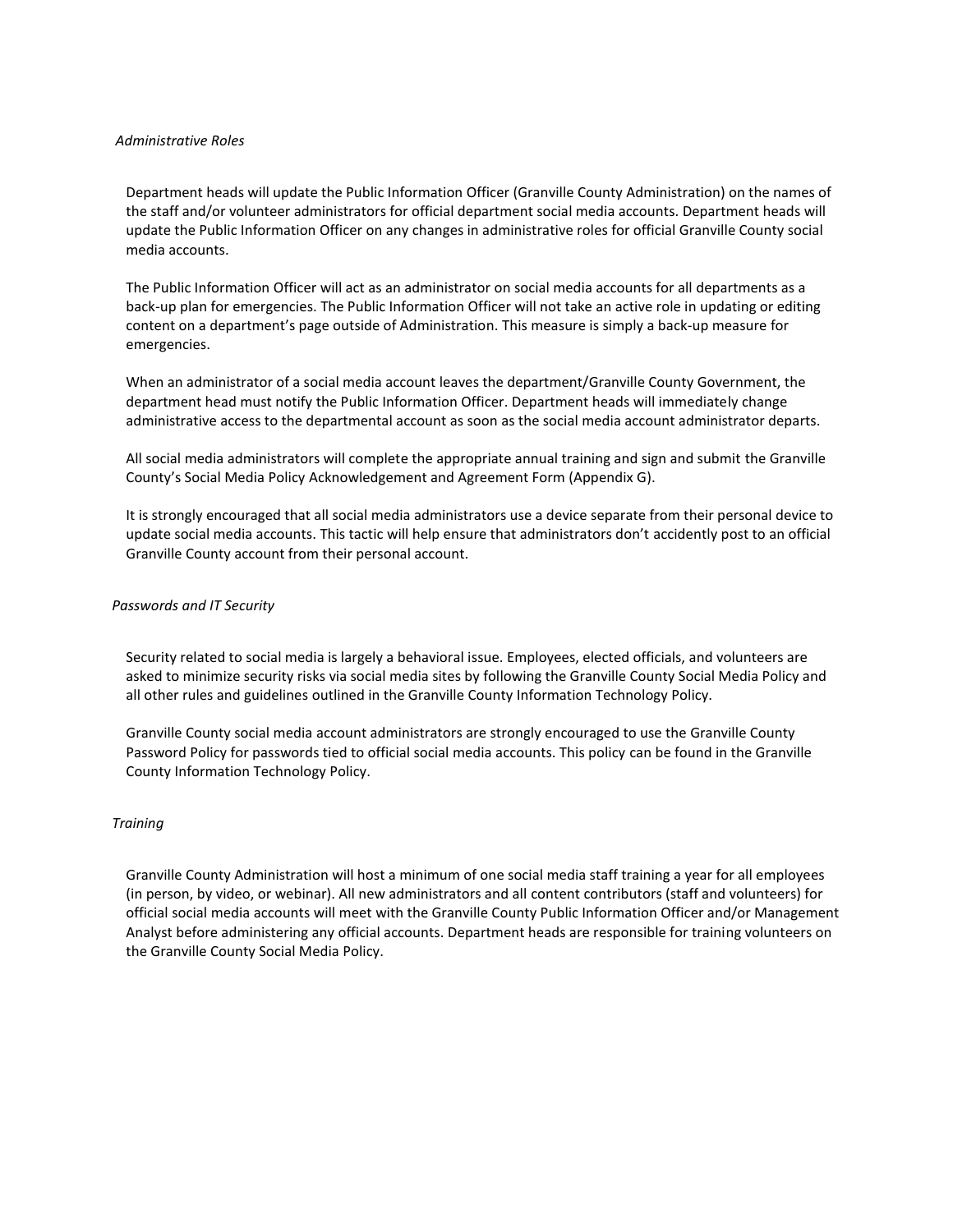#### **Legal Requirements**

### *4.1 Social Media as Public Record*

Granville County social media sites are considered public record under North Carolina General Statutes Section 132 and will be managed as such. Non-employees may not know that social media sites are public record. To assure that the public is aware of this, departments with social media sites should include language on their social media page that identify it as subject to public record laws.

### *G.S. § 132-1(a)*

*"Public record" or "public records" shall mean all documents, papers, letters, maps, books, photographs, films, sound recordings, magnetic or other tapes, electronic data-processing records, artifacts, or other documentary material, regardless of physical form or characteristics, made or received pursuant to law or ordinance in connection with the transaction of public business by any agency of North Carolina government or its subdivisions.*

Public records include anything created in the course of public business *regardless of format*. Content created on social media accounts is subject to public record law. Any record made or received in the transaction of public business is subject to public access unless an exception applies. Records created by government staff on personal devices or personal social media and personal email accounts are public records if the content involves public business.

The following statement should be included on all official Granville County social media accounts:

*"Representatives of Granville County Government communicate via this account. Consequently, any communication via this account (whether by county employee or the general public) may be subject to monitoring and disclosure to third parties."*

Granville County official accounts should regularly post this statement on their timeline.

Employees and volunteers receiving messages or comments from the public on personal social media accounts or in personal email that involves public business should refrain from replying other than to redirect messaging to an official government account or phone call. Elected officials are strongly encouraged to act consistently with County policy.

Social media content is subject to public record retention schedules. All official government accounts should be reported to the IT department for archiving and retention.

#### *4.2 Content Retention*

Retention schedules for social media may vary by department and/or topic. Content created by Granville County social media admins AND content created by the public on county social media accounts are subject to state retention schedules.

Department heads must notify IT of all account administrators so that the proper retention software may be applied to those account administrators.

#### *4.3 Open Meetings*

Elected officials and appointed board members are subject to the state's open meetings laws with the use of social media. A quorum of lawmakers holding a discussion about public business through social media may constitute a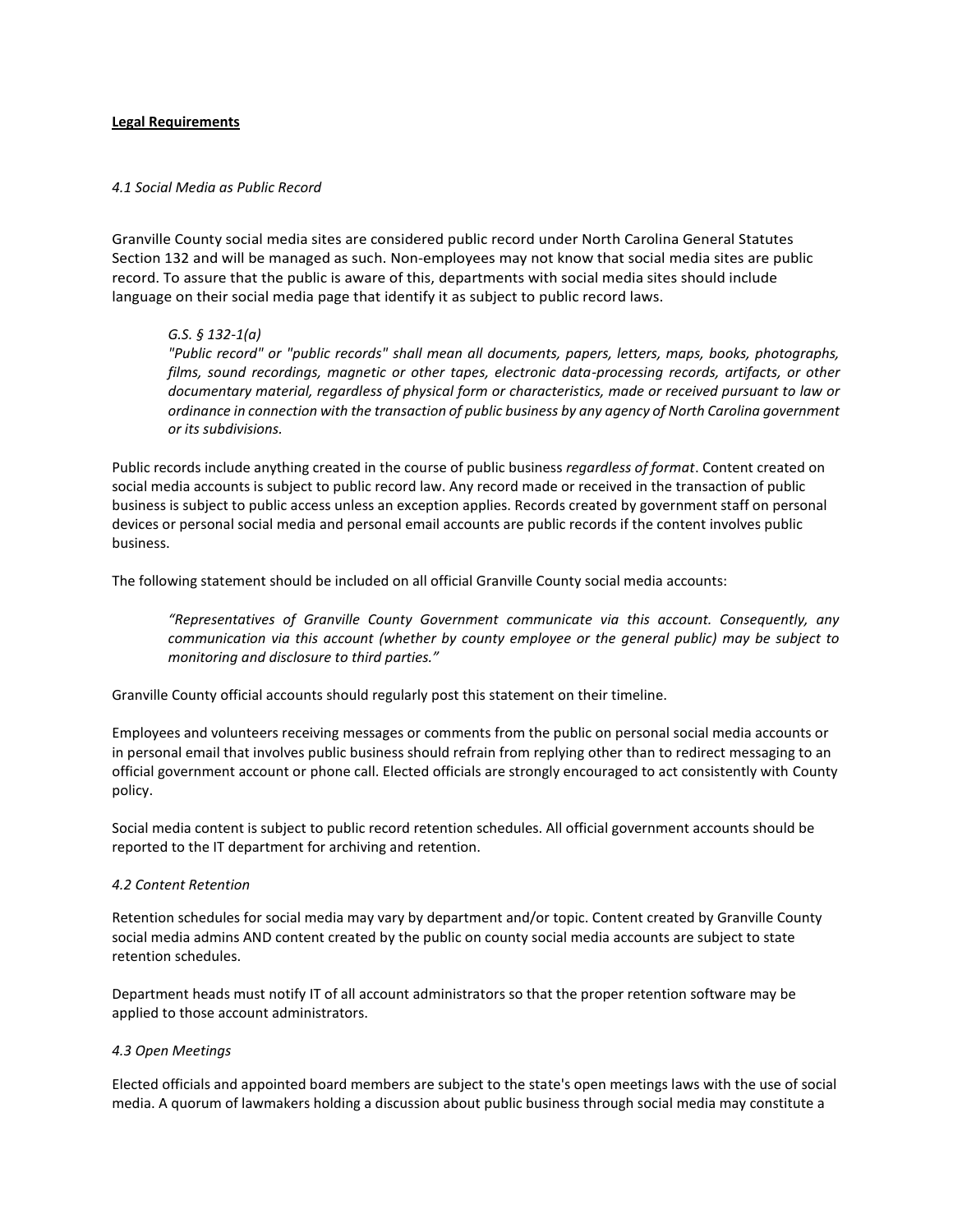meeting that is subject to the open meetings law.

### **Operational Policies**

### *5.1 Content Generation*

Officials, agents, employees, and volunteers using Granville County social media and networking sites to communicate with citizens do so on behalf of Granville County. Therefore, administrators should use their professional judgement before posting or commenting, as content can be seen by anyone and may not be able to be recanted. A successful representation of Granville County will:

- Be honest and transparent.
- Post only within one's area of expertise
- Post only useful information
- Keep it professional avoid confrontation
- Be accurate
- Correct errors, and if modifying an earlier post, identify the change
- Be responsive to citizen concerns
- Follow Granville County standardization guidelines listed below.

Employees are prohibited from posting the following on official Granville County sites:

- Information about actual or potential claims and litigation involving the government
- The intellectual property of others, without written permission; a successful representation of Granville County will utilize original content
- Photographs of members of the public without written permission (see the Photo Consent Form in Appendix H)
- Defamatory material
- Any personal, sensitive, or confidential information about anyone
- Obscene, pornographic, or other offensive/illegal materials orlinks
- Racist, sexist, and other disparaging language about a group of people
- Sexual comments about, or directed to, anyone
- Political campaign materials or comments
- Threatening or harassing comments
- Other information that is not public innature.

While Granville County Government is supportive of our local businesses and non-profits, the county cannot operate as a message board or advertising outlet for all. Official Granville County Government accounts will refrain from promoting or endorsing any private business or non-profit organization without legitimate reasoning. Legitimate reasoning may include partnering with a specific business or organization in providing services to the county. Promotions and endorsements must be related to a county benefit. Official accounts are strongly discouraged from advertising for partner entities on events/activities/etc. that are not tied to County services.

### *When in doubt*

When in doubt, social media administrators should check with their department head and/or the Public Information Officer before posting content, "liking" other pages, etc.

Official accounts should post regularly and at a minimum of at least once every two weeks. Departments that cannot maintain frequent contact with their social media accounts should not have accounts.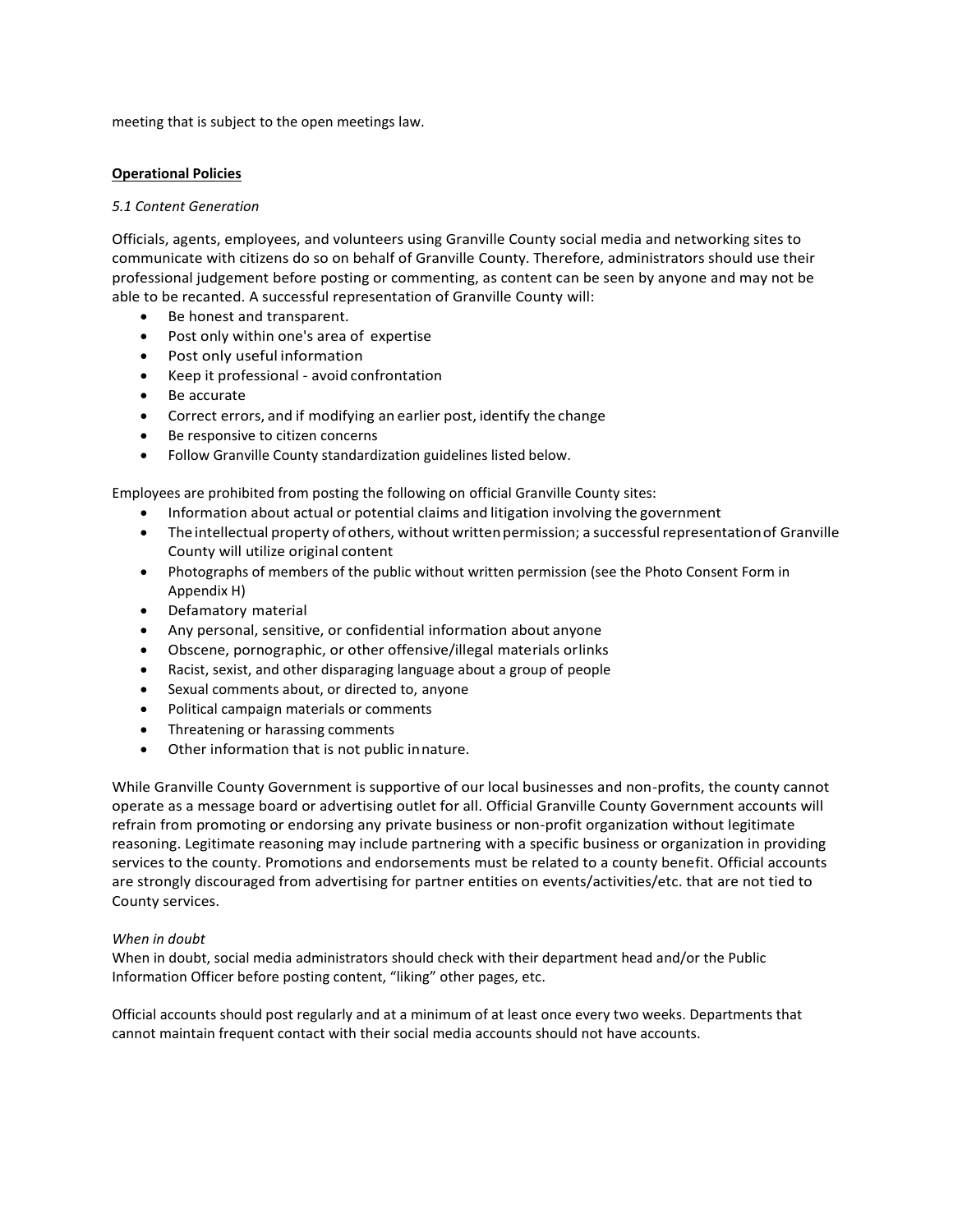### *5.2 Photos, Videos, and Other Images*

Any photographs or videos using identifiable images and/or small group shots of children under the age of 18 are strongly encouraged to use a photo release form and/or to get written permission to use the image of subjects under the age of 18.

Social media administrators and content generators should use original photos, videos, and images whenever possible. When original comment cannot be created, administrators and content generators should obtain permission before using photos, videos, and images that do not belong to Granville County Government.

Permission form in Appendix H of the Granville County Information Technology Policy.

# *5.3 Public Commentary*

While some departments may choose a strategic presence that is purely informational and non-transactional, a public forum strategy that allows commentary and engagement may be a more effective and desired strategy for some.The County Manager will leave this strategy to the professional jugement of the department heads with the understanding that engagement with the public will adhere to the guidelines.

Departments and their social media designee(s) will operate platforms in compliance with the Granville County comments policy.

All official Granville County social media accounts are considered a public forum transacting government business and therefore viewpoint discrimination is prohibited. Visitors leaving comments on official Granville County social media sites are protected by the First Amendment with a few exceptions. The comment moderation policy must be posted on each social media site.

# **5.3-A Comment Moderation Policy**

Official Granville County social media and networking sites will post the following social media and networking comments policy:

- This site is moderated and comments are reviewed.
- Any communication on thissite is considered public record.
- The appearance of external links or advertisements on this site does not constitute official endorsement.
- Please note that the public comments expressed on these sites do not reflect the opinions and position of Granville County government or its officers and employees. If you have any questions concerning our Social Media Comments Policy, please contact Granville County Government.
- Solicitations/advertisement are not allowed and will be removed from this site.
- Granville County reserves the right to delete unacceptable submissions by members of the public. We will remove comments that are orinclude:
	- o Spam and Solicitations of Commerce: Comments focused on selling a product or service, or comments posted for a purpose of driving traffic to a particular website for personal, political, or monetary gain, will be excluded.
	- o Personal Attacks: If you disagree with the content, we'd like to hear from you, but ask that you refrain from comments that attack others.
	- o Illegal: Comments that suggest or encourage illegal activity are not allowed.
	- o OffensiveLanguage:Commentsincluding,butnotlimitedto,graphic,obscene,explicit, abusive, derogatory, or racial content will beexcluded.
	- o Content that promotes, fosters, or perpetrates discrimination on the basis of race,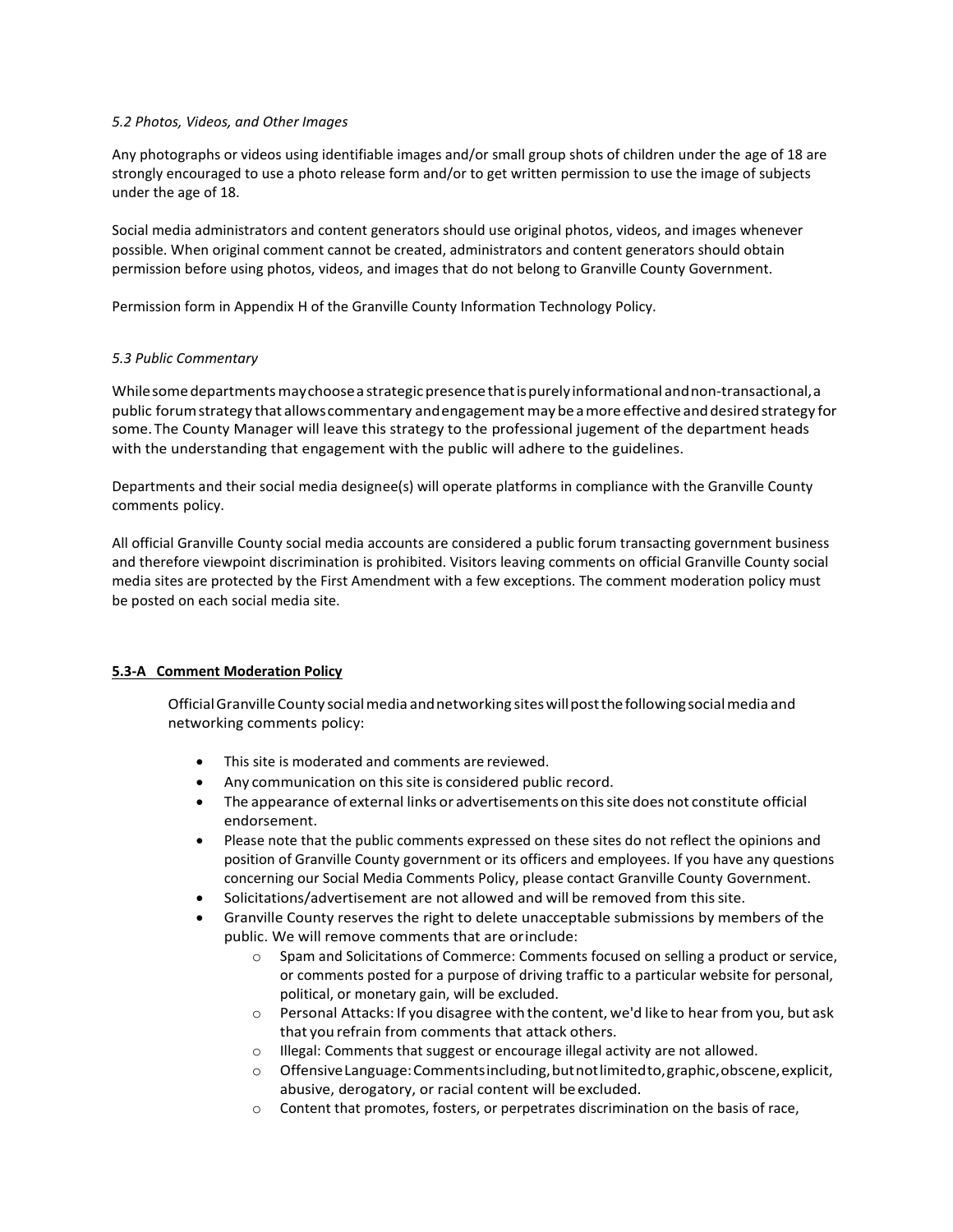creed, color, age, religion, gender, marital status, physical ability, mental ability, marital status with regard to public assistance, national origin, sexual orientation.

o Infringement on copyrights or trademarks

Private or Confidential Information: You participate at your own risk,taking personal responsibility for your comments, your username and any information provided. Please do not provide any specific personal information about yourself or otherindividuals.

#### *5.3-B Responding to Public Commentary and Deletion Rules*

Granville County social media account administrators may not remove or censor comments simply because they are critical of the department, staff, the government, etc. or because the administrator disagrees with the comments. Account administrators are allowed to delete comments that are in violation of the comment moderation policy.

If the social media administrator (s) finds a public comment in violation of the Social Media Comments Policy, the designee is to immediately remove the comment from the site. All comments should be archived with the IT archival program.

### *When in doubt*

When in doubt, social media administrators should check with their department head and/or the Public Information Officer before posting or deleting comments.

### **5.4 Volunteer-Run Social Media Accounts**

Department heads and/or their staff designee(s) will oversee volunteer programming and all volunteers that transact Granville County business. Social media content that is gained due to a volunteer's access to Granville County departments should be monitored by the department head.

### *5.4-A Volunteers and Official Social Media Accounts*

Volunteers will not oversee official Granville County accounts. Volunteers may be used to assist in operating an official Granville County account. Any volunteers that are used to assist in operating official Granville County accounts must be approved by the department head and County Manager; the department head is responsible for monitoring official Granville County accounts and volunteers associated with those accounts at all times.

Volunteers assisting in transacting official Granville County business may not use personal social media accounts to conduct official Granville County business. The transaction of Granville County business via social media is subject to public record law and retention schedules.

Use of personal accounts does not ensure that IT staff can archive and retain public records related to official Granville County business. Volunteers receiving messages or comments from the public on personal social media accounts that involves official public business will refrain from replying other than to redirect messaging to an official government account.

#### *5.4-B Volunteers and Unofficial Social Media Accounts*

Official volunteers of Granville County departments that operate social media accounts related to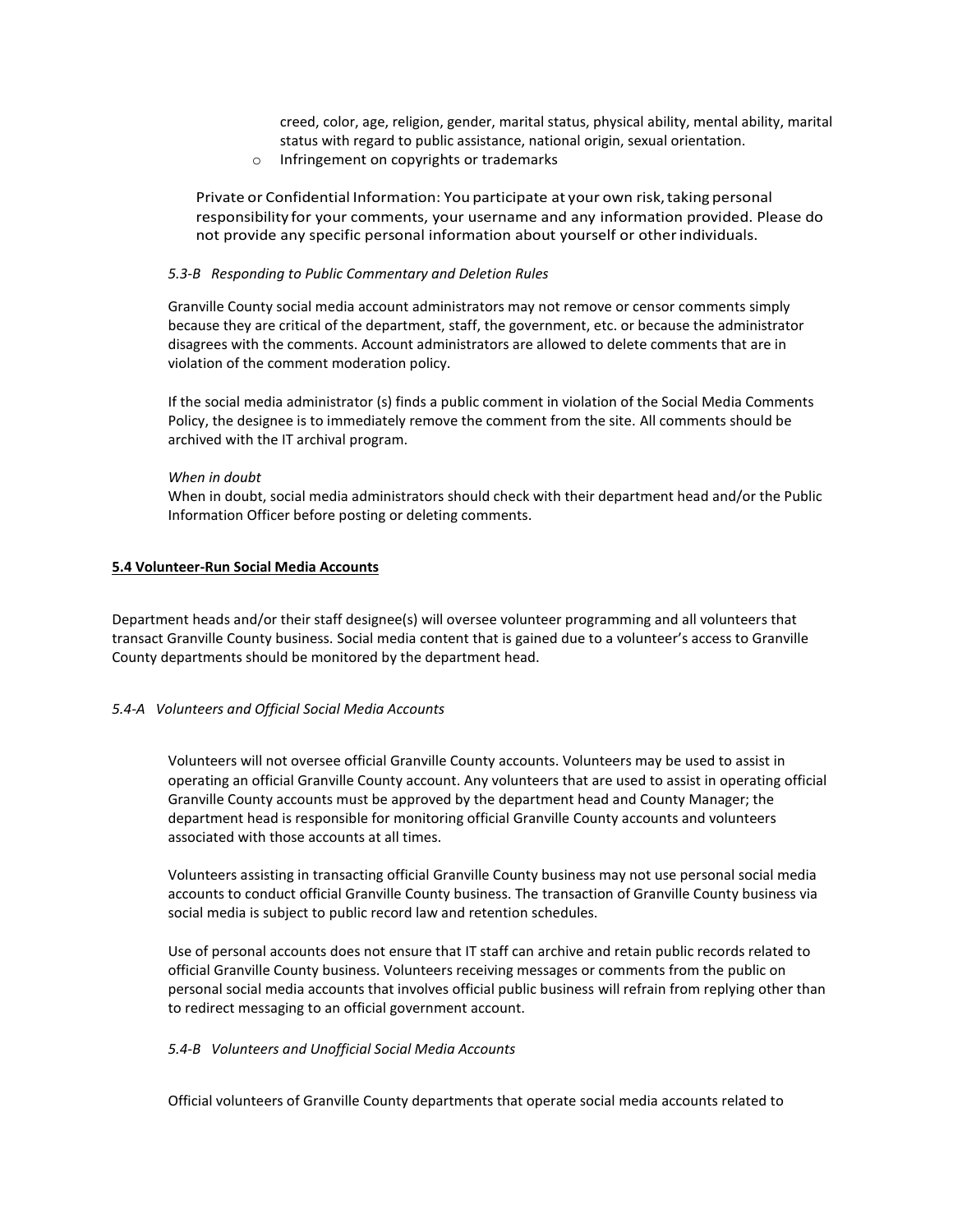Granville County departments will follow the policies and procedures outlined for volunteers. Official volunteers are expected to properly represent Granville County departments.

Official volunteers of Granville County departments that operate unofficial social media accounts related to Granville County departments are strongly encouraged to conduct these accounts in accordance with the Granville County Social Media Policy.

Social media content that is gained due to a volunteer's access to Granville County departments should be monitored by the department head.

Department heads may exercise discretion over volunteers that uses their work with Granville County to inform any unofficial social media account. Department heads retain the right to no longer use an individual as a volunteer based on misuse of information and inaccurate portrayals of a Granville County department.

Official volunteers of Granville County that establish non-official social media accounts must clearly state that they do not represent Granville County Government with the following statement "This account is not affiliated with Granville County Government. This account is an unofficial account and does not represent the views and actions of Granville County Government."

Official volunteers of Granville County that operate unofficial social media accounts must regularly post the state of non-representation (at a minimum rate of once per week), redirecting the public to official channels of communication.

### **5.5 Partner Organizations**

Department heads are strongly encouraged to work with partner organizations to make sure their department is accurately represented in social media communications from partners. While department heads cannot dictate what organizations outside of Granville County Government say and do with their social media accounts, department heads can work to ensure that all partnerships with Granville County Government maintain the integrity and reputation of the county. Department heads that partner with outside organizations are encouraged to ask partners to share official county communications from official county social media accounts and/or the Granville County website.

#### **5.6 Standardizing Accounts**

An official Granville County social media is approved by the department head and the County Manager. An official account will display the any markings allowed by the platform to represent that account as official (for example, the grey check on Facebook).

Usage standards below apply to all social media and networking accounts:

- Display being the "officialaccount"
- Display official county or department logo or program graphic
- Contain a link to official county website and post the Social Media Comments Policy (if applicable)
- Contain an official county email and/or contact number
- Review site daily for exploitation or misuse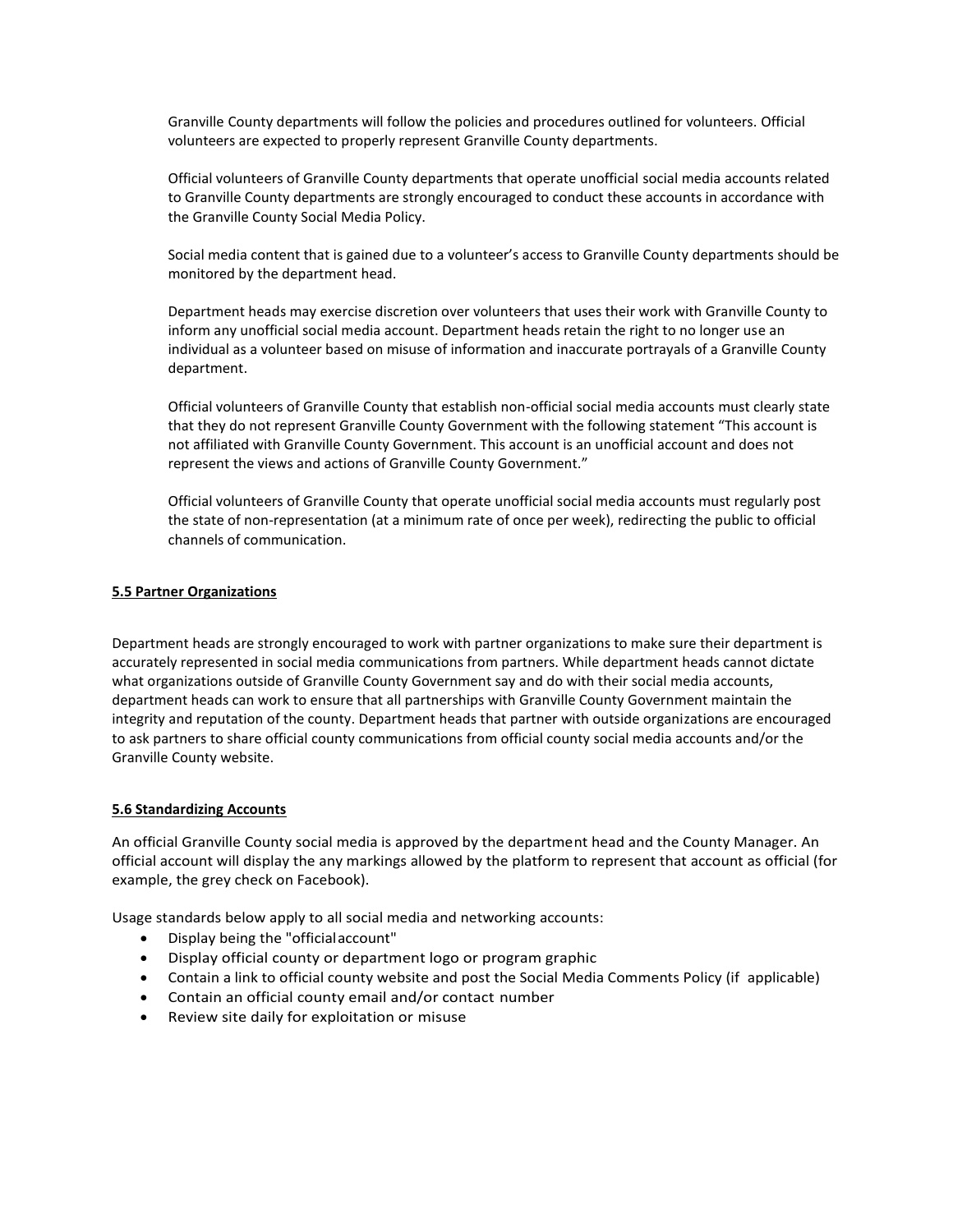# **5.7 Elected Officials**

Elected officials who use the county's official social media are subject to the same requirements as employees. Elected officials are subject to the state's open meetings laws with the use of social media. A quorum of lawmakers holding a discussion about public business through social media may constitute a meeting that is subject to the open meetings law. Elected officials use of their own social media to communicate in their official capacity with members of the public can produce some risk. Discussion of public business, especially if it involves other elected officials, can be difficult to track and keep in accordance with open meeting laws.

Elected officials who use social media and networking for campaigning are highly encouraged to use a separate account for that purpose and not access social media through government technology and the use of government social media resources.

Elected officials are highly encouraged to include a link back to the county's official website for detailed information. Elected officials who use the same social media for communicating with constituents as they do to campaign risk violating the law against using government resources for political purposes.

# **5.8 Employee Use of Personal Accounts**

All county employees, agents, and officers are asked to access their personal social media and networking accounts in a responsible and professional manner during office hours. Accessing personal accounts should not detract from workplace responsibilities and productivity.

Employees are strongly discouraged from using their personal accounts to conduct official Granville County business. The transaction of County business via social media is subject to public record law and retention schedules.

Use of personal accounts does not ensure that IT or any department can archive and retain public records. Conducting official County business from personal accounts risks confusing County residents and visitors as to the content that is public business and the content that is of a personal nature.

Employees should make every effort to refrain from using their personal accounts to transact County business related to their professional role. If an employee is contacted about government business via a personal account, employees should make every effort to redirect communication through an official Granville County channel.

Employees should refrain from creating original content on their personal accounts that directly relates to their job responsibilities and is meant to be received in a professional capacity.

Sharing content generated by an official Granville County account on one's personal page does not count as conducting official Granville County business.

When accessing personal accounts during and outside of office hours:

- Employees include in any post related to the government or their job on a personal or professional site a disclaimer that the posting reflects their own opinion, and not that of the government
- Policies that relate to conduct and ethics, privacy and confidentiality, harassment, retaliation and otherrelevant conduct apply
- Employees have no reasonable expectation of privacy when using government technology
- Employee use of personal social media at work must be brief, not interfere with performance of the employee's duties or with the workplace, and not involve commercial, political or other prohibited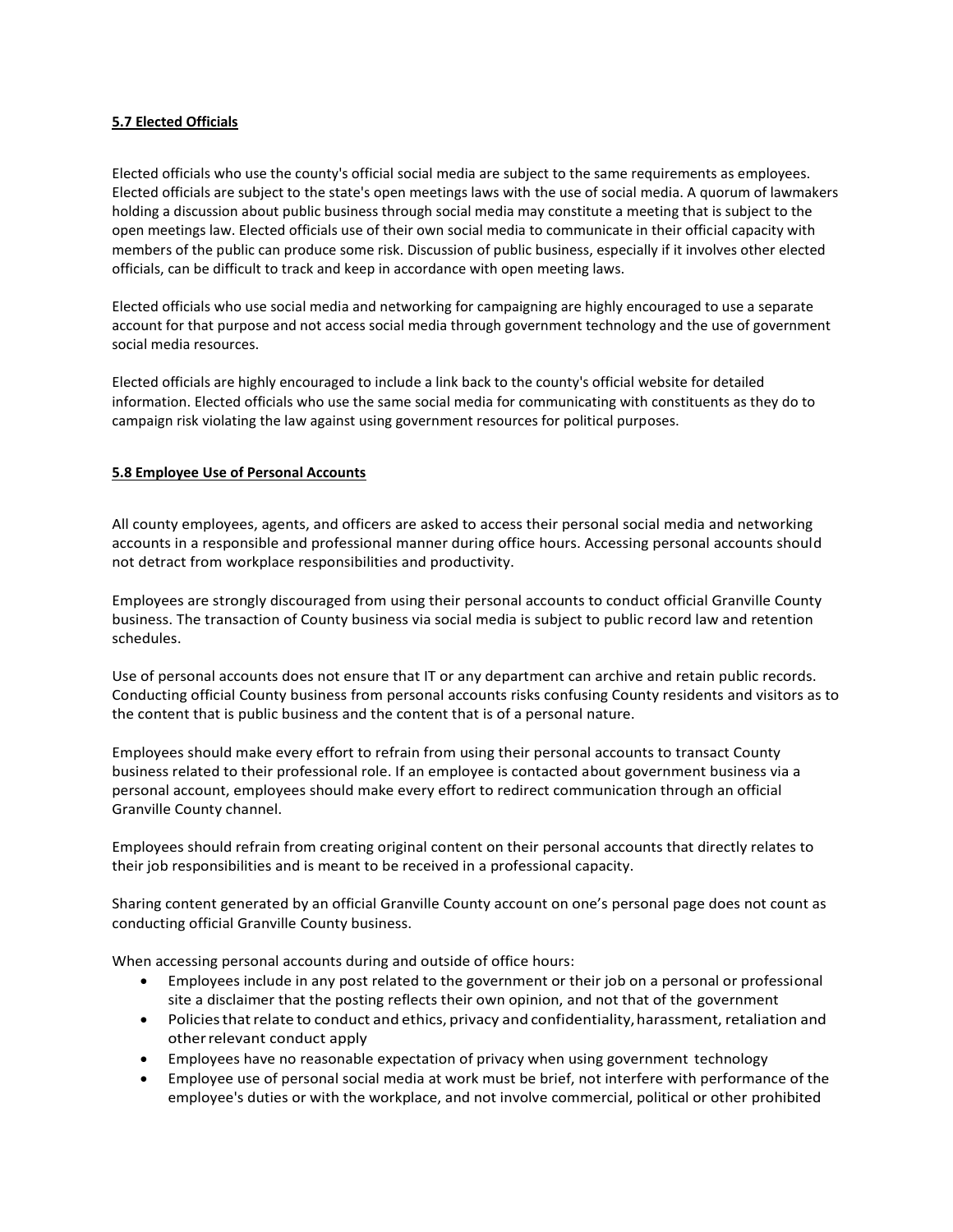activities

### **5.9 Departmental Discretion of Personal Use**

Department heads may implement a departmentally specific social media policy. These department specific policies must meet the Countywide policies at a minimum. Department specific policies must be approved by the County Manager and/or the respective departments' governing boards.

# **5. 10 Violations**

Violating the guidelines of this policy could jeopardize the integrity of the Granville County Government brand and work against the goals established in the county's vision for social media use. In some cases, a violation of elements outlined in this policy is a matter of legal concern. Violations of this social media policy will be brought to the attention of the department head and/or the County Manager.